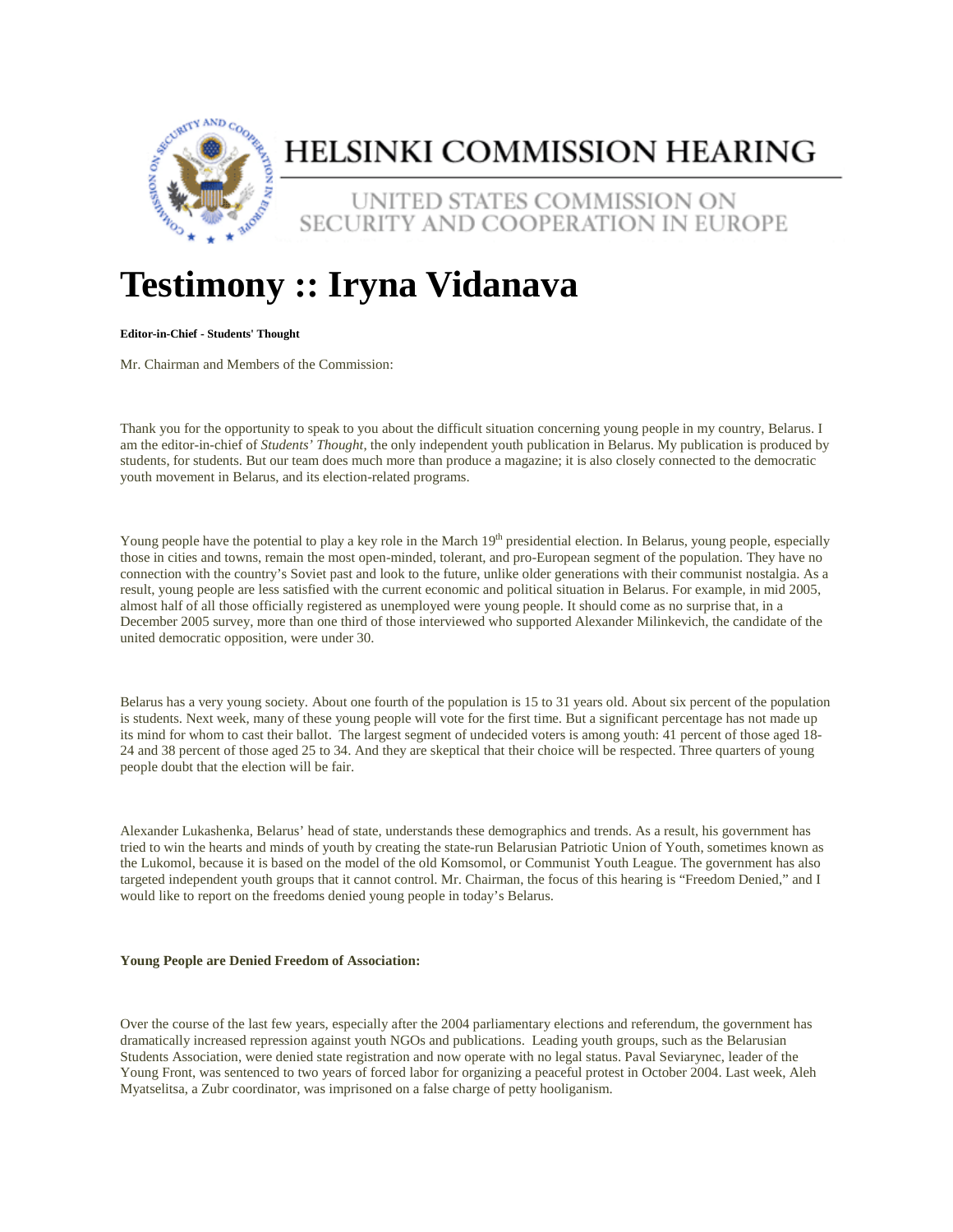NGOs and other civil society initiatives cannot operate at universities. New regulations deny "strange elements" access to campuses. Contacts with Western universities are banned.

#### **Young People are Denied Freedom of Speech:**

Independent youth publications have been shut down and their print runs confiscated. Last fall, an issue of my magazine was seized by the authorities. According to eyewitnesses, the seizure was justified by the claim that "dangerous ink which threatened readers' health was being used to print the magazine." In August 2005, a criminal action was brought against members of the youth initiative "The Third Way" for slandering the head of state with political cartoons on their Internet site. After a concert during a July 2004 opposition rally, all the participating musicians—among them some of the most popular Belarusian rock groups—were banned from the airwaves.

Students living in dorms are being searched on a daily basis by security officers looking for any type of independent information. For example, after a police search of her dormitory room and the seizure of opposition posters, Lubov Kuchinskaya was thrown out of university.

#### **Young People are Denied Freedom to Travel:**

New regulations forbid institutions of higher learning to grant students and professors leave of absence to travel abroad. Students planning to travel, work or study abroad must obtain special permission from the Ministry of Education. Such permission is now rarely granted.

In November 2005, Tatsiana Khoma, a fourth-year student at Belarusian State Economic University, was expelled for making an unauthorized three-day trip to France, where she attended a meeting of European students organized by the ESIB, the largest European student organization promoting students' rights, and where she was elected to the organization's executive committee.

## **Young People are Denied Freedom of Thought:**

In 2003, an elite high school in Miensk was closed down for teaching a "wrong version" of national history and for promoting Belarusian language, culture, and democratic values. The school was condemned by Lukashenka as a "nest of opposition." One year later, the authorities shut down the European Humanities University, the leading private university in Belarus that provided a Western-style higher education.

All first-year college students are required to take a course on "State Ideology," whose syllabus was drafted by Lukashenka himself. Middle and high school students also have ideology classes, where they are shown films portraying Lukashenka as the Father of the Nation.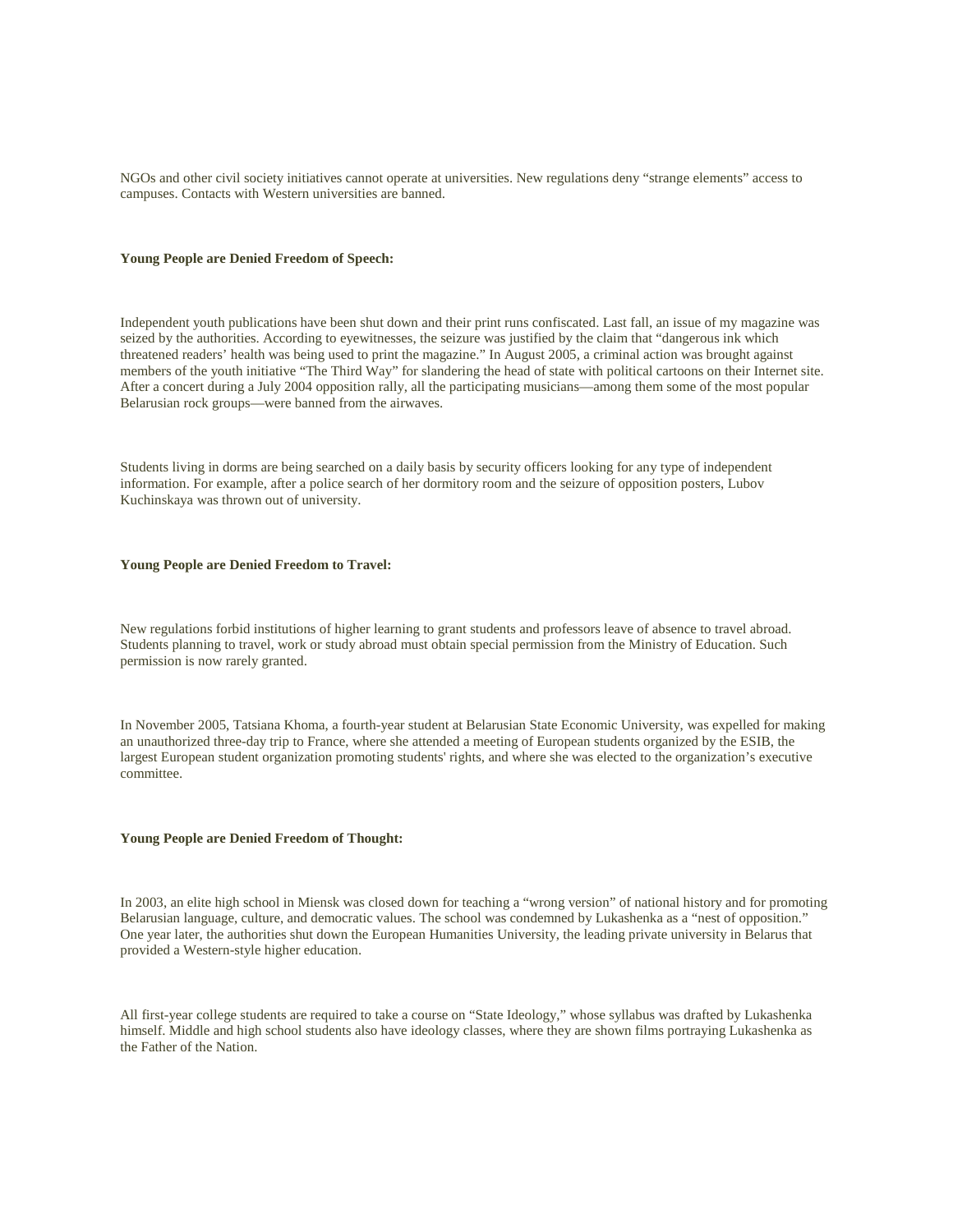#### **Young People are Denied Freedom of Choice:**

All graduates of state universities are required to work for two years in locations and fields decided by the government, or must pay back the entire cost of their education. Students are often sent to work in the still-polluted Chernobyl Zone and are paid miserable salaries. Students refusing to follow state assignments have been denied their diplomas.

All political activities, debates or meetings with pro-democratic candidates are forbidden at universities. This year, students were forced to sign election petitions for Alexander Lukashenka prior to taking their exams. In an address at Belarusian National Technical University, the Minister of Education, Mr. Radkov called on the country's students not to allow themselves be deceived by the democratic opposition and urged them to vote for the incumbent head of state. Finally, four young activists of the country's leading independent election monitoring effort were arrested by the KGB and are currently imprisoned.

The state's youth policy has made an impact on young people. Lukashenka is Europe's longest serving head of state. A new generation of Belarusians, who are now 18 to 21 years old, have grown up with Lukashenka and do not know anything other than his regime. These youngsters do not necessarily support Lukashenka, or even respect him, but they also do not believe that anything can be changed, or that their voices and aspirations matter. Increasingly, the country's best and brightest young people are choosing to leave Belarus (80 percent of those who leave Belarus to work abroad are students). Others have retreated into "inner emigration," focusing on underground subcultures such as video-gaming and religious cults.

But Mr. Chairman, despite attempts to establish a monopoly over the minds of young people and cultivate a fear of punishment for any act of disobedience, the authorities cannot isolate them from the rest of democratic Europe. Young people in Belarus want to be free and many are struggling for their freedom. Youth are clever and creative; they are using modern technology to bypass the regime and openly express their opinions. On Internet forums such as studenty.by, thousands of students gather daily to discuss political, social, cultural, and educational issues. Denied the right to publish, my magazine was transformed into the first compact-disc edition in Belarus and, using this new format, will continue its mission to inform and activize young people. Young activists in Independence Square used their cellphones to send text messages and pictures to the international community informing them about the peaceful demonstrations of March 2<sup>nd</sup>. Numerous youth groups continue their civil society activities despite increasing repression, and are working to inform and mobilize young people to take part in the March 19<sup>th</sup> elections. Echoing two youth mobilization campaigns, they say "Enough!" to Lukashenka and wear their jeans proudly as a symbol of freedom. Thousands of young people are meeting and supporting Milinkevich.

These young people, the future leaders of Belarus, need our and your assistance. I would like to offer three recommendations which should be a priority for helping youth in my country:

• As an editor, I know that young people are desperately seeking objective information about Belarus and the outside world. Support for independent youth publications should be continued. More assistance should be provided to alternative forms of media, which appeal to youth, such as the Internet and broadcast mediums, such as crossborder radio with a strong focus on youth.